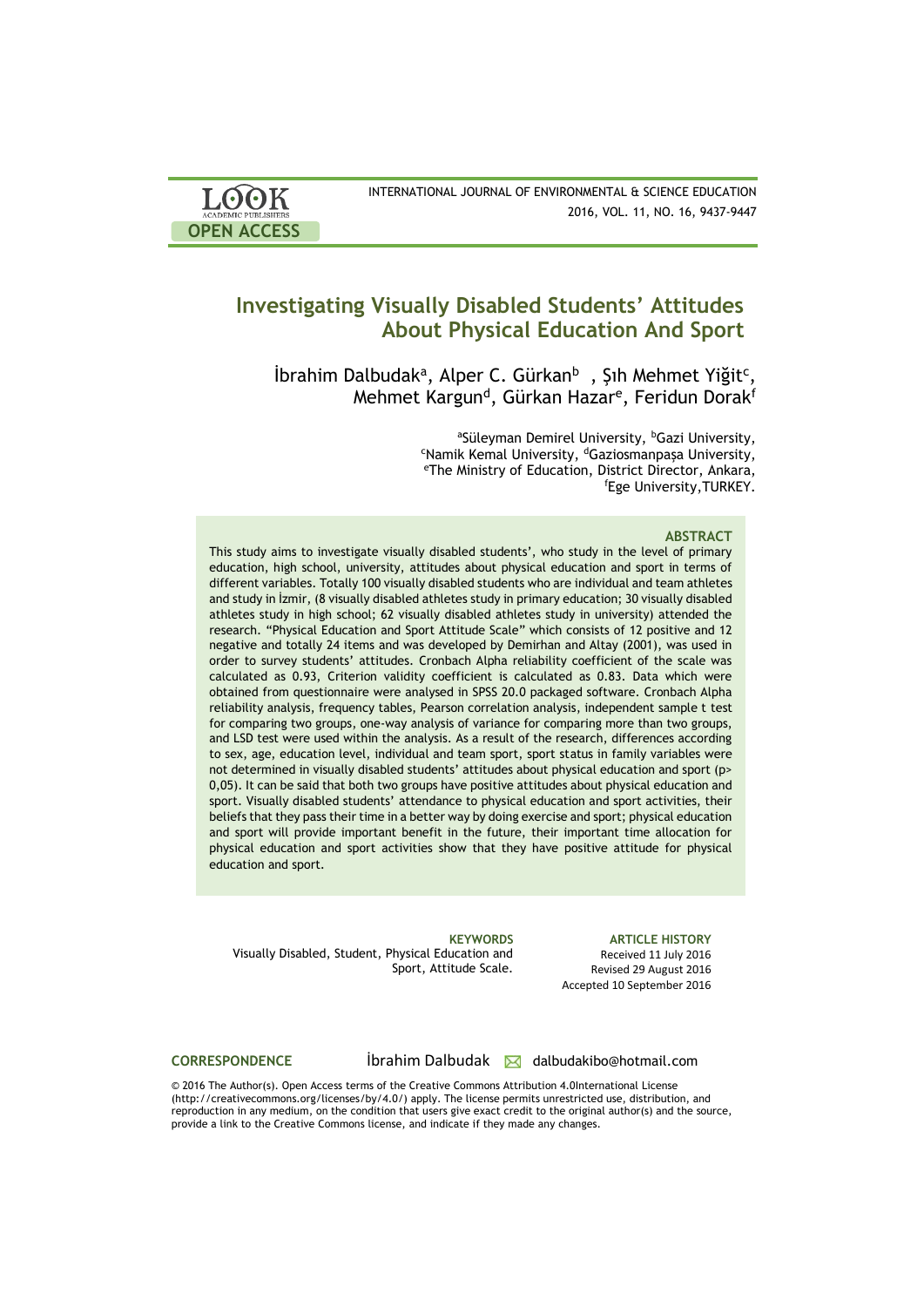### **Introduction**

Attitude which it's scientifically examination started in 19th century means "Ready to act" in its Latin root. Since there is not an exact agreement about the term attitude just like many terms in social sciences, each definition of attitude can include different conceptualizations about what attitude is or emphasise different way of attitude (Süngü, B. 2012). Attitude; is a continuous organization of processes of motivation, excitement, perception, and learning and a way of people's own perception world. According to Hilgard et al. (1971), attitude means approaching or becoming distant to some objects, terms, and situations, and also being ready to show a certain behaviour to them. According to Franzoı (2003), attitude is person's positive or negative evaluation of an object (Güllü, M. and Güçlü, M. 2009). Attitudes can be at various degrees from most positive to most negative. Negative attitudes; can show themselves as having negative belief about objects or ideas, refusing or not liking them, having actions to them. On the other hand, positive attitudes can show themselves as having positive belief about objects or ideas, adopting and liking (Demirhan, G. and Altay, F. 2001). People are not born with having attitudes, they learn attitudes later. Oskamp (1977), stated that family, environment, and direct personal experiences have mainly effect on consisting attitudes (Güllü, M. and Güçlü, M. 2009). Beside the stated above, age of people has an important effect on consisting attitudes. Especially in childhood (between the ages of 6-12) most of the attitudes are formed by imitating mother and father. Attitudes take form in adolescence period (between the ages of 12-21). These 139 attitudes gradually crystalize or ossify in early adulthood period (between the ages of 21-30). According to Sears (1969), this period between the ages of 12-30 which attitudes take form and crystalize is called critical period. Attitudes which are obtained in this period do not change easily (Güllü, M. and Güçlü, M. 2009).

There are many definitions about visual disability. Some of them are these. People who have at most one-tenth of normal eye sight in their mostly-sighted eye after all necessary and possible improvements are done, are called visually disabled (Enç, M. 1972). There can be visual impairment in eye because of optic nerve damage or brain damage. Sight provides 80% of knowledge and learning of people. Organ of sight completes its development at the age of three after birth. At the end of the age of six, the most mature sight is gained. Education and teaching of students with visual disability are slower than normal students. So, special teaching programs should be prepared in physical education, and other lessons and education should be given according to their sight level (TC Başbakanlık Özürlüler İdaresi Başkanlığı, Aile Eğitim Rehberi.2008).

It can be said that sportive activities positively improve psychomotor skills (balance, strength, speed, flexibility, physical fitness) of especially students with disability, and they help them to be constructive, creative, and productive. Also, sportive activities provide mental development to students with disability, they learn the fact of winning-losing and prepare themselves (Aracı, H. 2001). Sport; provides opportunity to people with disability to come together with healthy and disabled people and it carries out an extremely important function for integration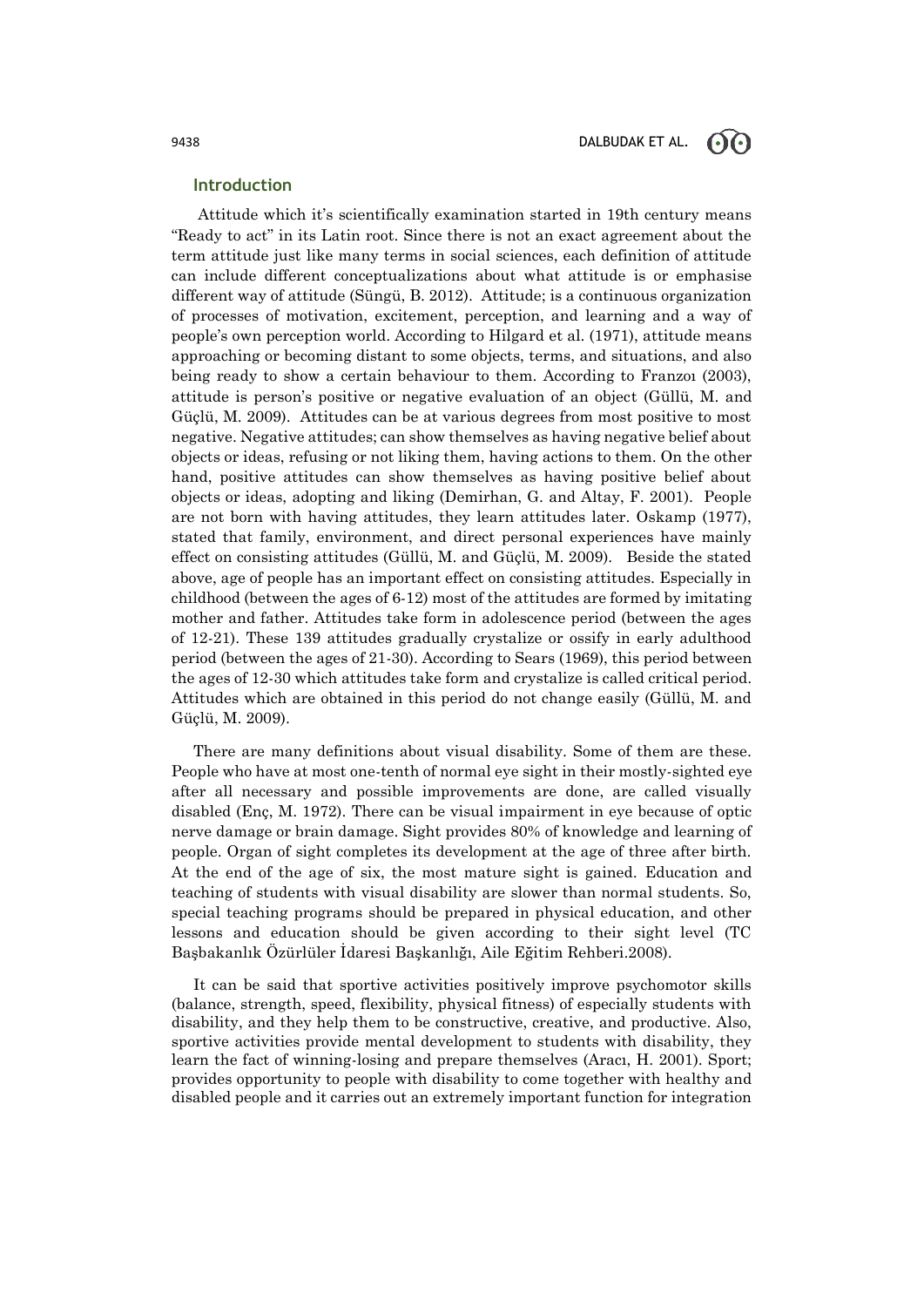#### 60 INTERNATIONAL JOURNAL OF ENVIRONMENTAL & SCIENCE EDUCATION 9439

which is aimed to be reached in special education. In such kind of environment, person with disability develops a positive aptitude to himself/herself by observing problems of other people with disability, his/her creativity is stimulated, his/her feeling of loneliness is minimised, his/her environment widens, and he/she has the chance of having a more meaningful life (Özer, D. 2001). Joining the sportive activities regardless of situation of disability, moving, doing exercises increase disabled person's desire to live. People with disability can eliminate loneliness by doing sport. Being able to share problems with others, making friends, learning sharing, learning making shared decision, being disciplined, socialising, learning remaining calm, discovering and developing his/her abilities, having positive feeling toward himself/herself, loving life, accepting success and failure help person to move on life (Alper, G. 2016). It is concluded from the study that attitude about physical education and sport for people with disability is very important.

 According to different variables in this study, it was aimed to determine visually disabled students' attitudes and views about physical education and sport.

### **Research Hypotheses**

H1: Attitudes about physical education and sport show significant difference according to sex.

H2: There is a significant relation between attitudes about physical education and sport, and age.

H3: Attitudes about physical education and sport show significant difference according to education level.

H4: Attitudes about physical education and sport show significant difference according to branch.

H5: Attitudes about physical education and show significant difference according to level of income.

H6: Attitudes about physical education and sport show significant difference according to situation of doing sport in family.

### **Material and Method**

#### **Research Group**

Research group consists of people with visual disability who were in centre of İzmir between 2015-2016. 38 participants are female; 62 participants are male. Totally 100 people with visual disability who were chosen randomly from these groups participated in the research.

# **Data Collection Tool**

"Physical Education and Sport Attitude Scale" which consists of 12 positive and 12 negative and totally 24 items and was developed by Demirhan and Altay (2001), was used in order to survey students' attitudes. The lowest point that can be gotten from total points of scale is 24, the highest point is 120. When averages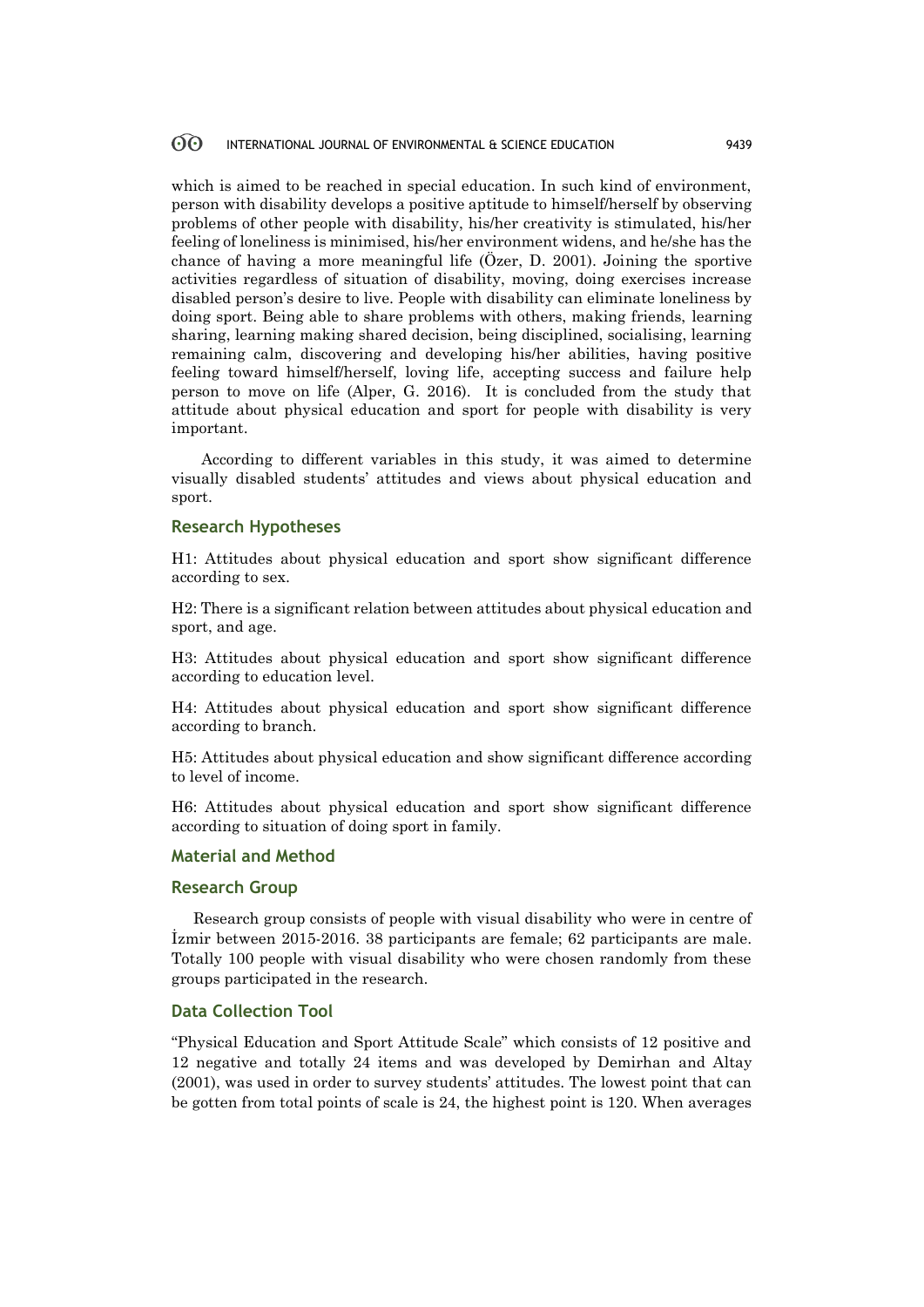are used, the lowest attitude point is 1; the highest attitude point is 5. Cronbach Alpha reliability coefficient of the scale was calculated as 0.93, Criterion validity coefficient is calculated as 0.83 (Demirhan, G. and Altay, F. 2001). Scale consists of 24 items and includes 2 sub dimensions as positive attitude and negative attitude. Cronbach Alpha value of negative attitude sub dimension is obtained as 0,787; alpha value of positive attitude dimension is obtained as 0,761.

# **Analysis of Data**

Data which were obtained from questionnaire were analysed in SPSS 20.0 packaged software. Cronbach Alpha reliability analysis, frequency tables, Pearson correlation analysis, independent sample t test for comparing two groups, one-way analysis of variance for comparing more than two groups, and LSD test were used within the analysis.

## **Findings**

When participants were examined through demographical features, findings in below were achieved.

| <b>Sex</b> |    | $\%$ |
|------------|----|------|
| Female     | 38 | 38,0 |
| Male       | 62 | 62,0 |

Table 1. Distribution of Participants According to Their Sex

38% of the participants are female, 62% are male.

Table 2. Distribution of Participants According to Their Income Level

| <b>Income Level</b> |    | $\%$ |
|---------------------|----|------|
| Middle              | 55 | 55,0 |
| High                | 45 | 45,0 |

55% have middle income, 45% have high income.

Table 3. Distribution of Participants According to Their Education Leve**l**

| <b>Education Level</b> | F  | $\%$ |
|------------------------|----|------|
| Primary School         | 8  | 8,0  |
| High School            | 30 | 30,0 |
| University             | 62 | 62,0 |

8% have primary school, 30% have high school, and 62% have university level of education. In addition, average of ages of participants is obtained as 23,64±4,79.

Table 4. Distribution of Participants According to Individual or Team Sport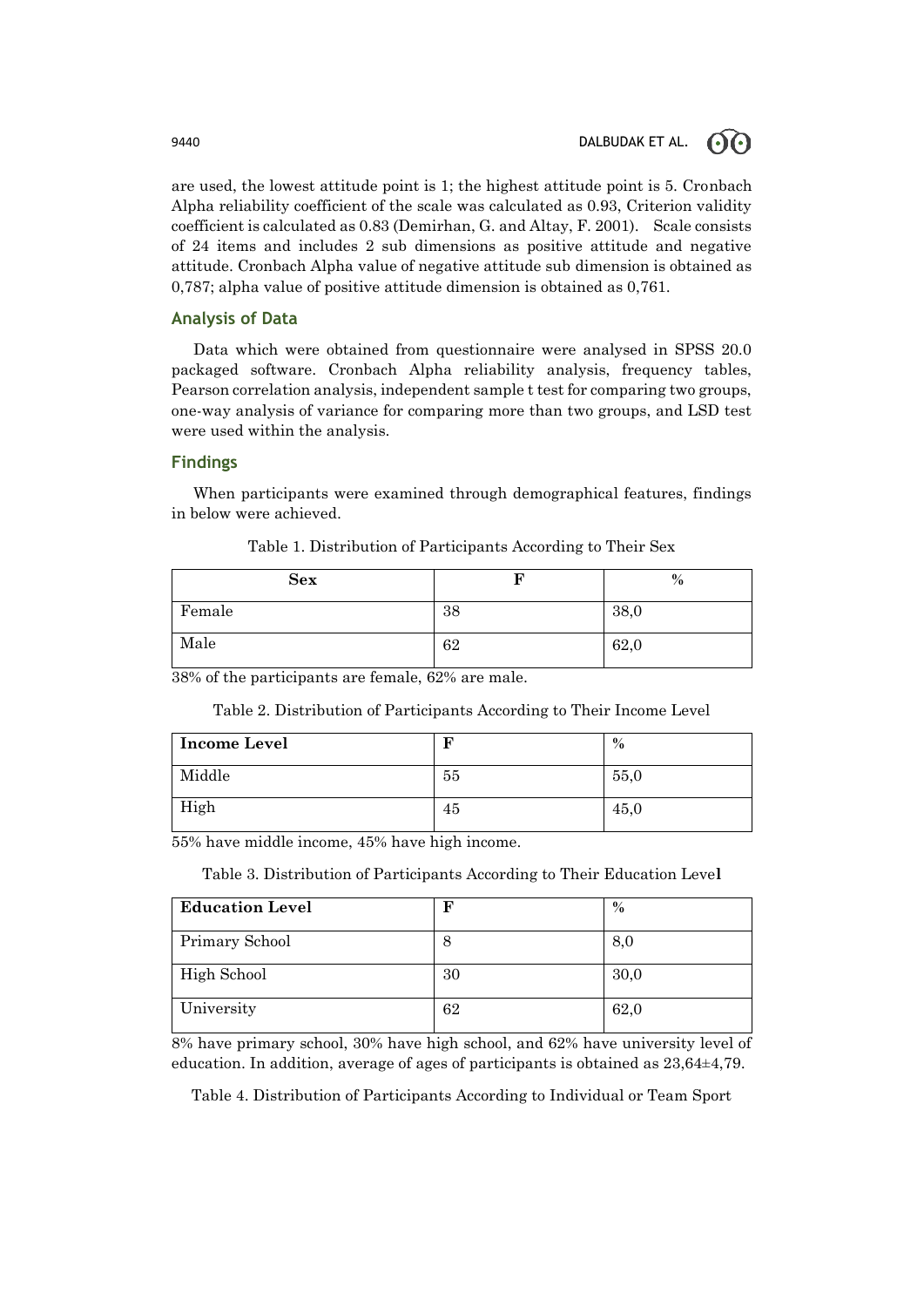#### $60^{\circ}$ INTERNATIONAL JOURNAL OF ENVIRONMENTAL & SCIENCE EDUCATION 9441

| <b>Branch</b>    |                    | $\%$ |
|------------------|--------------------|------|
| Individual Sport | 26                 | 26,0 |
| Team Sports      | —<br>$^{\prime}$ 4 | 74,0 |

26% are from individual sports, 74% are from team sports.

Table 5. Distribution of Participants According to Situation of Doing Sport in Family

| Situation of doing sport in $ F $<br>family |    | $\%$ |
|---------------------------------------------|----|------|
| Yes                                         | 37 | 37,0 |
| No                                          | 63 | 63,0 |

37% stated that they have a family member who does sport.

# Table 6. Descriptive Statistics of Negative Attitude Dimension of Physical Education and Sport Attitude Scale's Points

|                                                                                                      | Average | SS.     |
|------------------------------------------------------------------------------------------------------|---------|---------|
| 1. I am always possessed by fear in physical education and sport<br>lessons.                         | 1,4900  | ,68895  |
| 2. I get very bored in physical education and sport activities.                                      | 1,4500  | ,67232  |
| 3. I always hesitate to join physical education and sport activities.                                | 1,3700  | ,59722  |
| 4. I do not make an effort to be successful in physical education<br>and sport lesson.               | 1,5200  | ,84662  |
| 5. I attend the physical education and sport lessons because it is<br>compulsory like other lessons. | 1,5300  | ,75819  |
| 8. I avoid coming to the forefront in physical education lesson.                                     | 1,8000  | 1,01504 |
| 11. I do not want to take physical education and sport lessons in<br>my future student life.         | 1,7700  | 1,02351 |
| 13. It is not necessary to put physical education and sport lesson<br>in school lesson programs.     | 2,1100  | 1,28625 |
| 19. I believe that dealing with physical education and sport<br>activities is waste of time.         | 1,5700  | ,85582  |
| 20. I do not want to do exercise and sport in my free time.                                          | 1,6800  | ,98350  |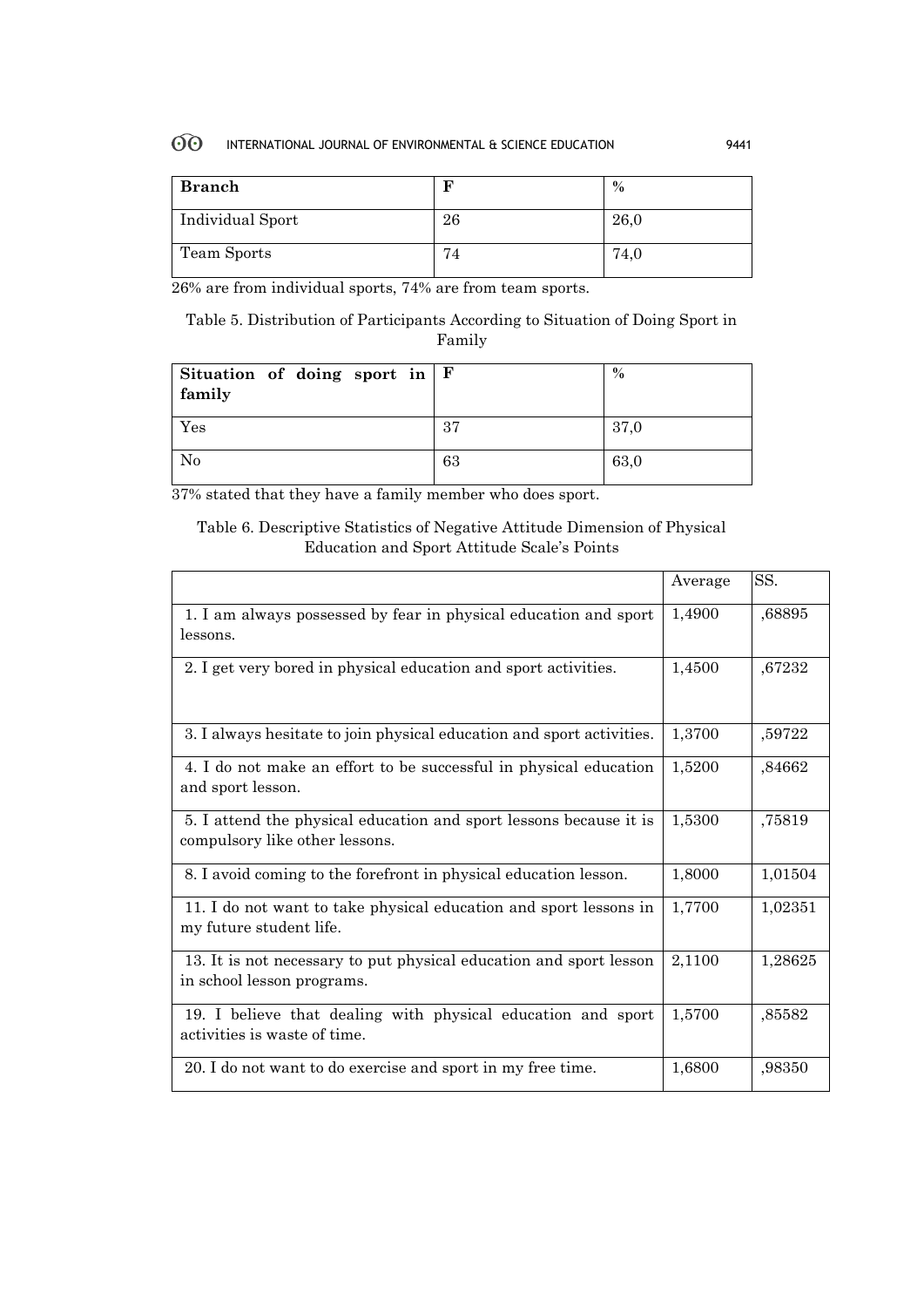9442 DALBUDAK ET AL.  $\odot$  O



| 22. I am not interested in anything about physical education and $\mid$ 1,6600<br>sport.   | 1,06572 |
|--------------------------------------------------------------------------------------------|---------|
| 24. I do not suggest others to attend physical education and sport   1,4600<br>activities. | ,67300  |

Participants' response averages of negative attitude statements are as above. It is seen that response averages change between 1,37 and 2,11. In this context, it can be said that responses of negative attitude statements generally intensify on "strongly disagree" and "disagree" options.

# Table 7. Descriptive Statistics of Positive Attitude Dimension of Physical Education and Sport Attitude Scale's Points

|                                                                                                                | Average | SS.     |
|----------------------------------------------------------------------------------------------------------------|---------|---------|
| 6. It is very enjoyable to talk about physical education and sport.                                            | 3,6900  | 1,26087 |
| 7. I wishfully wait the lesson because I enjoy physical education<br>and sport.                                | 3,7600  | 1,17310 |
| 9. My cooperation feelings develop in physical education lesson.                                               | 4,0600  | ,91916  |
| 10. Physical education and sport lesson teaches being healthy and<br>clean.                                    | 4,2900  | ,82014  |
| 12. I believe that physical education and sport activities<br>contribute people's healthy development.         | 4,0300  | 1,40314 |
| 14. I believe that physical education and sport will provide<br>important benefit in my future life.           | 4,3600  | 1,03981 |
| 15. Physical education and sport lesson should be in school lesson<br>programs in every year.                  | 4,2700  | ,89730  |
| 16. Attending physical education and sport activities makes me<br>relax.                                       | 4,4100  | ,77973  |
| 17. I believe that activities of physical education and sport bring<br>honesty and democratic life behaviours. | 4,1100  | 1,04345 |
| 18. I believe that time is spent in a better way by doing exercise<br>and sport.                               | 4,3700  | 1,04112 |
| 21. I allocate important time to physical education and sport<br>activities.                                   | 3,6100  | 1,19675 |
| 23. Physical education and sport activities always take my<br>attention.                                       | 4,0500  | 1,01876 |

As it is seen in the table, when the statements which have the highest point average of positive attitude dimension are determined as "Attending physical education and sport activities makes me relax." (4,41), "I believe that time is spent in a better way by doing exercise and sport." (4,37), "I believe that physical education and sport will provide important benefit in my future life." (4,36); the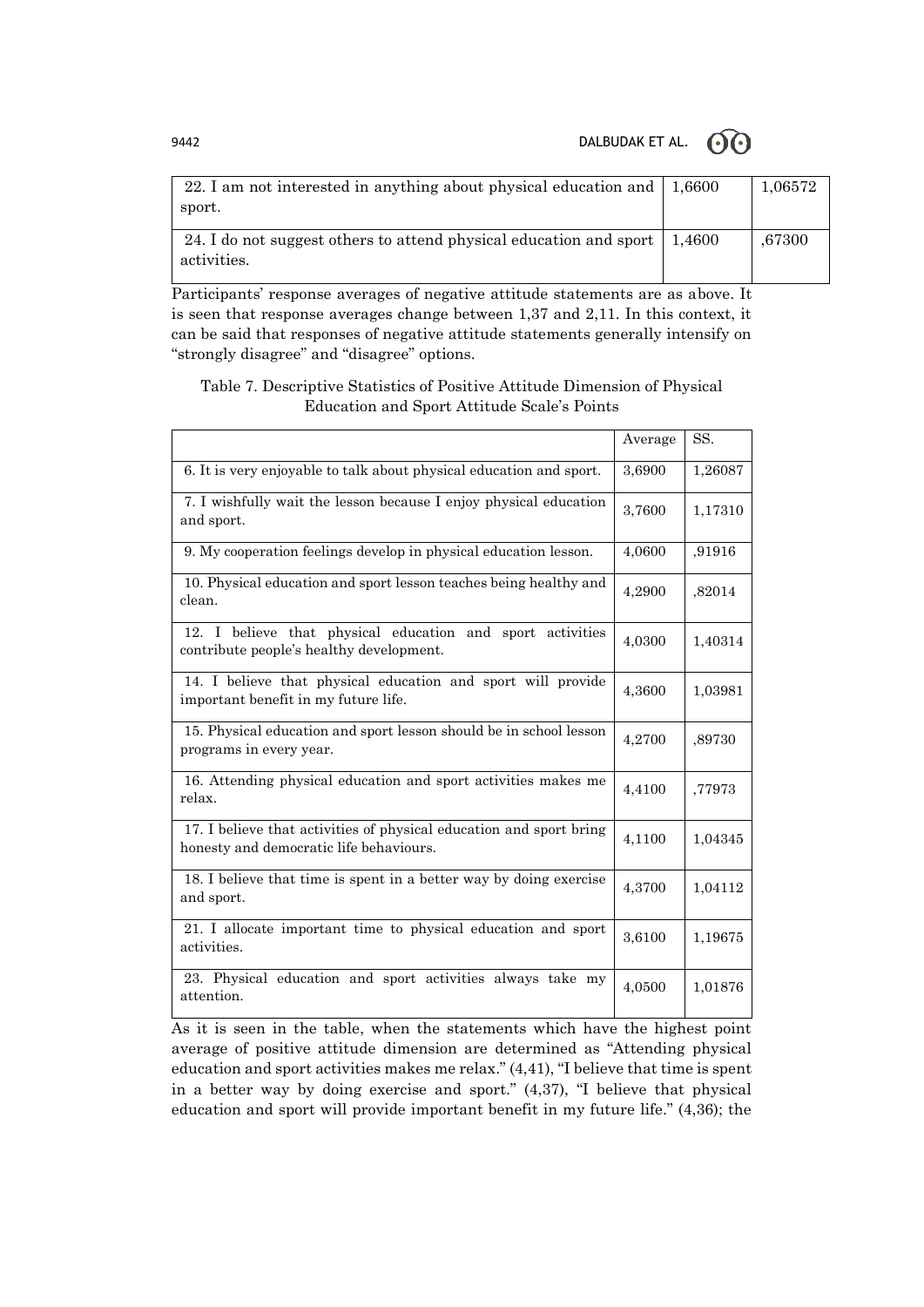#### $60^{\circ}$ INTERNATIONAL JOURNAL OF ENVIRONMENTAL & SCIENCE EDUCATION 9443

statement which have the lowest point average is determined as "I allocate important time to physical education and sport activities." with 3,61 response average.

|                   |        | N  | Average | <b>SS</b> | т        | Р    |
|-------------------|--------|----|---------|-----------|----------|------|
| Negative attitude | Female | 38 | 1,6009  | ,44442    | $-0,265$ | ,792 |
|                   | Male   | 62 | 1,6277  | ,51783    |          |      |
| Positive attitude | Female | 38 | 4,0746  | ,55202    | $-0,134$ | ,894 |
|                   | Male   | 62 | 4,0901  | ,56646    |          |      |

Table 8. Analysis Results of Physical Education and Sport Attitude Scale's Points in Independent Groups According to Sex Variable

As a result of t test analysis, there is not a significant difference between male and female participants in terms of their attitudes about physical education and sport ( $p > 0.05$ ). It can be said that attitudes of both two groups are in positive way.

Table 9. Analysis Results of Physical Education and Sport Attitude Scale's Points in Independent Groups According to Age Variable

|                   |             | Age          | Negative attitude | Positive attitude |
|-------------------|-------------|--------------|-------------------|-------------------|
| R<br>Age          |             | $\mathbf{1}$ | ,077              | ,071              |
|                   | P           |              | ,443              | ,481              |
|                   | N           | 100          | 100               | 100               |
| Negative attitude | $\mathbf R$ | ,077         | $\mathbf{1}$      | $-0.690**$        |
|                   | P           | ,443         |                   | ,000              |
|                   | N           | 100          | 100               | 100               |
| Positive attitude | R           | ,071         | $-0.690**$        | $\mathbf{1}$      |
|                   | P           | ,481         | ,000              |                   |
|                   | N           | 100          | 100               | 100               |

As a result of correlation analysis, it is determined that there is not a significant relation between age and attitudes about physical education and sport ( $p > 0.05$ ).

Table 10. Analysis Results of Physical Education and Sport Attitude Scale's Points in Independent Groups According to School Type Variable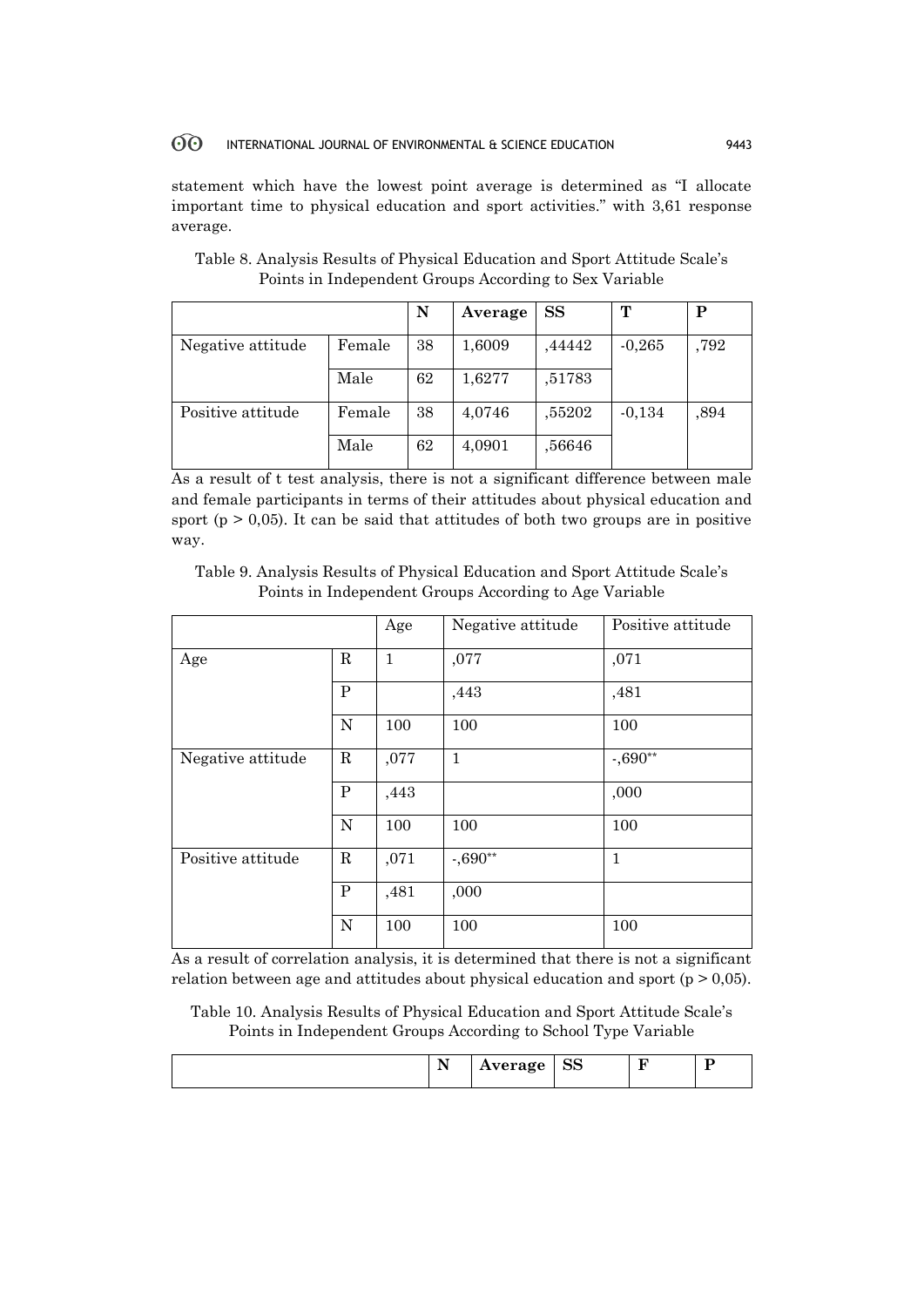| Negative<br>attitude | Primary<br>school | 8   | 1,3750 | ,24398 |       |      |
|----------------------|-------------------|-----|--------|--------|-------|------|
|                      | High school       | 30  | 1,6389 | ,54110 | 1,070 | ,347 |
|                      | University        | 62  | 1,6384 | ,48355 |       |      |
|                      | Total             | 100 | 1,6175 | ,48909 |       |      |
| Positive attitude    | Primary<br>school | 8   | 4,3125 | ,26633 |       |      |
|                      | High school       | 30  | 4,1028 | ,61420 | ,830  | ,439 |
|                      | University        | 62  | 4,0457 | ,55660 |       |      |
|                      | Total             | 100 | 4,0842 | ,55826 |       |      |

As a result of one-way variance analysis, it is determined that attitudes about physical education and sport do not show difference according to level of education  $(p > 0.05)$ .

Table 11. Analysis Results of Physical Education and Sport Attitude Scale's Points in Independent Groups According to Type of Individual and Team Sport Variable

|                      |                      | N  | Average | <b>SS</b> | т       | P    |
|----------------------|----------------------|----|---------|-----------|---------|------|
| Negative<br>attitude | Individual<br>sport  | 26 | 1,5641  | ,49064    | $-.645$ | ,520 |
|                      | Team sports          | 74 | 1,6363  | ,49051    |         |      |
| Positive attitude    | Individual<br>sports | 26 | 4,1538  | ,65051    | ,738    | ,462 |
|                      | Team sports          | 74 | 4,0597  | ,52479    |         |      |

As a result of independent sample t test, it is determined that attitudes do not show significant difference according to type of individual and team sport (p > 0,05). It is seen that attitudes of both two groups are in positive way.

Table 12. Analysis Results of Physical Education and Sport Attitude Scale's Points in Independent Groups According to in Student's Family Anyone's Situation of Doing Sport

|                   |                      | N  | Average | SS     | T        |      |
|-------------------|----------------------|----|---------|--------|----------|------|
| Negative attitude | $\operatorname{Yes}$ | 37 | 1,5518  | .44155 | $-1,030$ | ,306 |
|                   | No                   | 63 | 1,6561  | ,51446 |          |      |
| Positive attitude | $\operatorname{Yes}$ | 37 | 4,1374  | ,51341 | .729     | ,468 |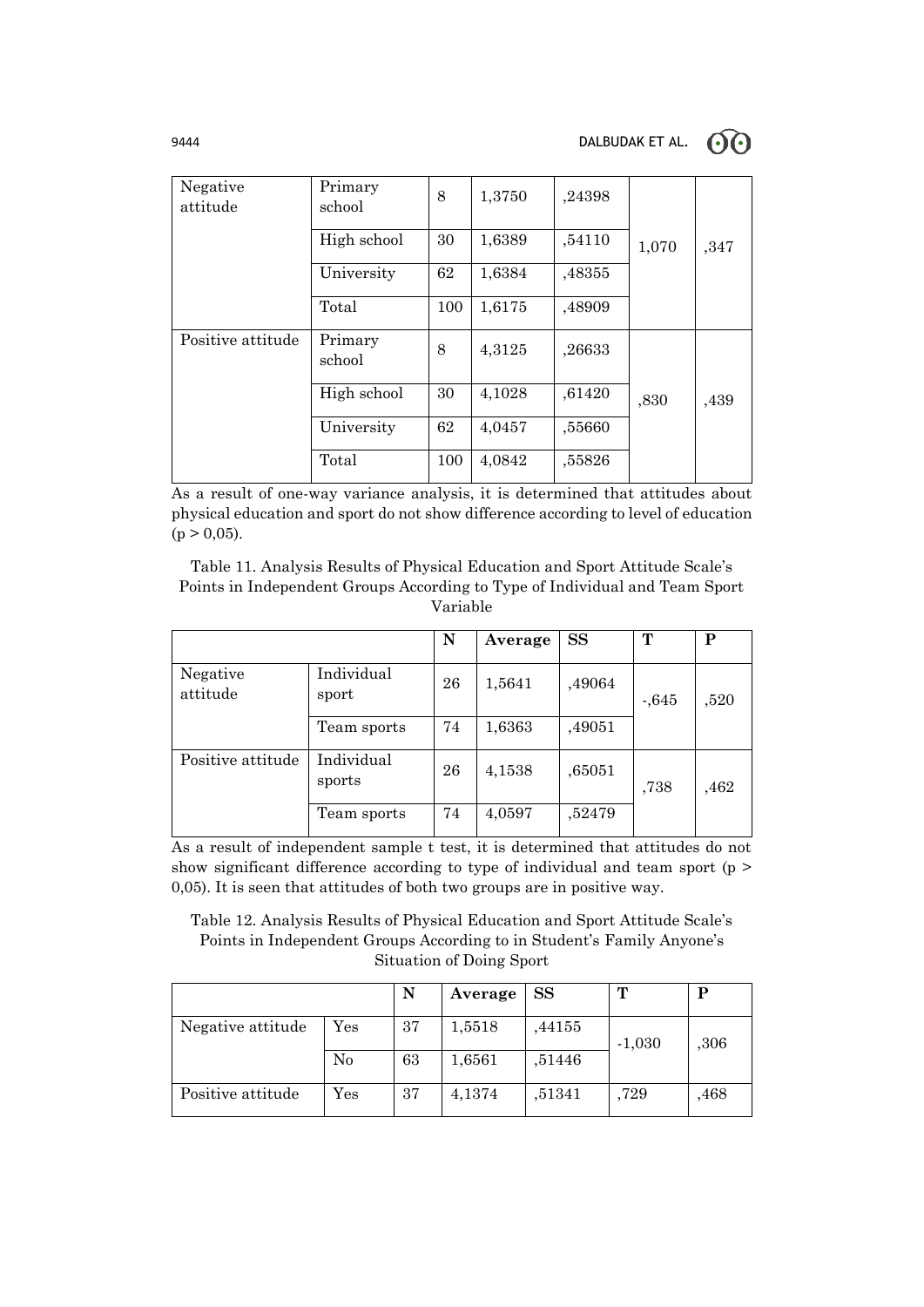#### 60 INTERNATIONAL JOURNAL OF ENVIRONMENTAL & SCIENCE EDUCATION 9445

| N۵<br><b>TAO</b> | $\Omega$<br>65 | ,0529<br>4.1 | 58473, |  |
|------------------|----------------|--------------|--------|--|
|                  |                |              |        |  |

Physical education and sport attitudes of participants who have family member who does sport in family, and who do not have family member who does sport in family do not show significant difference statistically ( $p > 0.05$ ). When negative attitude average of group who has family member who does sport is 1,55; negative attitude average of group who has not family member who does sport is obtained as 1,65. Again, when positive attitude average of group who has family member who does sport is 4,13; positive attitude average of group who has not family member who does sport is 4,05. Attitudes of both two groups are in positive way.

### **Discussion and conclusion**

As it is seen in the table 7, when the statements which have the highest point average of positive attitude dimension are determined as "Attending physical education and sport activities makes me relax." (4,41), "I believe that time is spent in a better way by doing exercise and sport." (4,37), "I believe that physical education and sport will provide important benefit in my future life." (4,36); the statement which have the lowest point average is determined as "I allocate important time to physical education and sport activities." with 3,61 response average. It is determined from the answers which visually disabled students gave in questionnaires that they have positive attitude towards physical education and sport.

There is not a significant difference between male and female participants in terms of their attitudes about physical education and sport ( $p > 0.05$ ). It can be said that attitudes of both two groups are in positive way. Points of students' physical education and sport attitude scale which is prepared by Çelik and Pulur (2011) show significant difference according to sex (Çelik, Z and Pulur, F. 2011). According to the study of Koca and Demirhan (2004), men's attitude points show significant difference to women's attitude points (Koca, C. and Demirhan, G. 2004). These studies show parallelism with our study. In this study, it can be evaluated that visually disabled female and male students show positive attitude to physical education and sport. Visually disabled male and female students actively attend sport from the beginning of education to the end of it without making sex discrimination and we think that socializing with sport, having a place in society and making success in also sport derive from the fact that sport is indispensable for their life.

As a result of correlation analysis, it is determined that there is not a significant relation between age and attitudes about physical education and sport  $(p > 0.05)$ . Even if visually disabled students' age range is different, it is seen that attitudes about physical education and sport are in positive way. By sport, people with visual disability gain independent action ability, get rid of dependency to people, can look at the life positively, and move on their life as healthy people. In brief, physical education and sport provide a new view both mentally and physically for people with disability. Even if visually disabled students' age range is different, it is thought that their expectation from sport is same.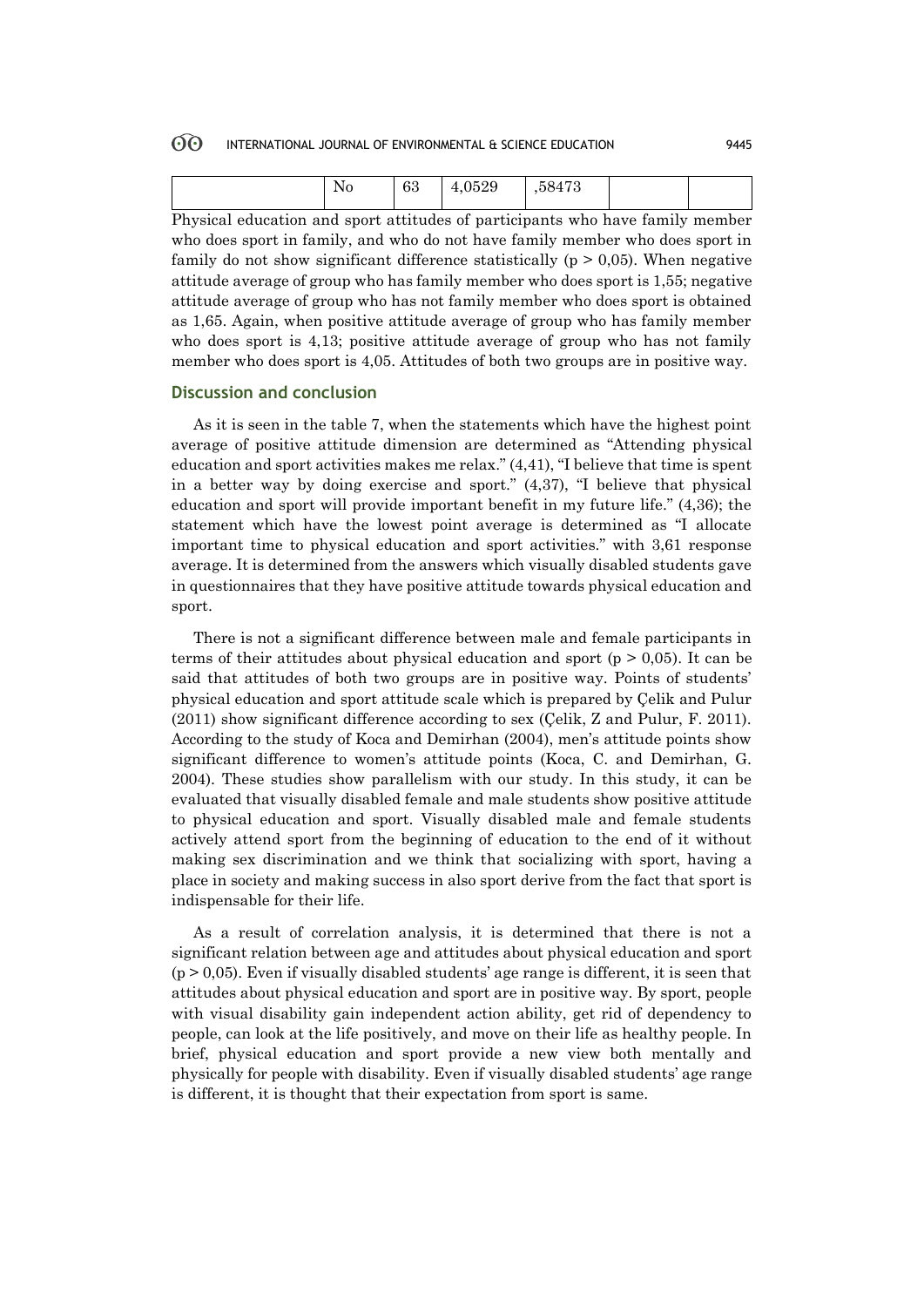# 9446 **DALBUDAK ET AL.**  $\bigodot$   $\bigodot$

As a result of one-way variance analysis, it is determined that attitudes about physical education and sport do not show difference according to level of education  $(p > 0.05)$ . Points of students' physical education and sport attitude scale which is prepared by Çelik and Pulur (2011) do not show significant difference according to school type (Çelik, Z and Pulur, F. 2011).

The study which was done supports our study. It is seen that attitudes of both groups are in positive way. Even if the school type of visually disabled students is different, it is thought that their attitudes about physical education and sport are almost the same because their expectation from sport is same.

As a result of independent sample t test, it is determined that attitudes do not show significant difference according to branch ( $p > 0.05$ ). It is seen that attitudes of both two groups are in positive way. Even if branches of visually disabled athletes are different, their attitude towards physical education and sport is same. Thanks to sport, visually disabled people develop their body capacity, live fun and happiness. Sport makes tension disappear in a healthy way, prevents loosening, makes people understand how friendship and good athletics are developed and makes them feel their presence in society, and introduces them to society. In this way, it provides people's social development, makes people think positively about themselves and helps them to hold on to the life tighter. Since visually disabled athletes who are interested in individual and team sports know the features of sport, it is seen that their attitudes are in positive way.

Physical education and sport attitudes of participants who have family member who does sport in family, and who do not have family member who does sport in family do not show significant difference statistically ( $p > 0.05$ ). When negative attitude average of group who has family member who does sport is 1,55; negative attitude average of group who has not family member who does sport is obtained as 1,65. Again, when positive attitude average of group who has family member who does sport is 4,13; positive attitude average of group who has not family member who does sport is 4,05. Attitudes of both two groups are in positive way. Points of students' physical education and sport attitude scale which is prepared by Çelik and Pulur (2011) show significant difference according to people's or their families' situation of doing sport (Çelik, Z and Pulur, F. 2011). It shows parallelism to our study. Even if disabled families join in sport or not, they know that physical education and sport have a positive effect for their disabled children. So, it is thought that both two groups have positive attitudes towards physical education and sport.

As a result, physical education is more important lesson than other lessons because it provides disabled students more interaction and makes them explore their different features, come to the forefront, gain self-confidence, show that they can do something in sport, socialize with society. So, physical education lesson is used as a tool and visually disabled students have positive attitude toward physical education and sport, it is thought in our study that physical education and sport have a positive effect on disabled people. It is known that visually disabled students' positive attitudes to physical education and sport, and their